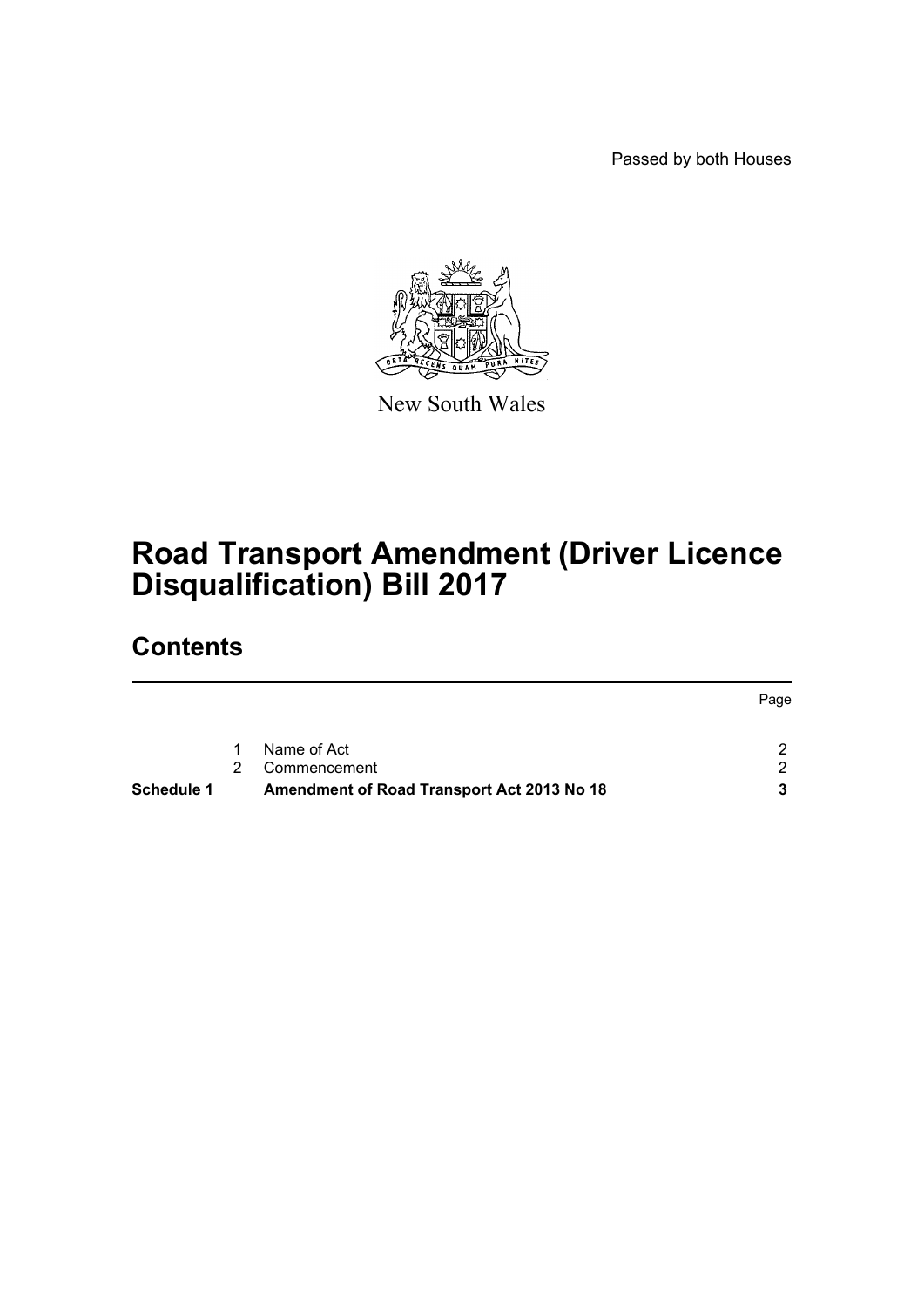*I certify that this public bill, which originated in the Legislative Assembly, has finally passed the Legislative Council and the Legislative Assembly of New South Wales.*

> *Clerk of the Legislative Assembly. Legislative Assembly, Sydney,* , 2017



New South Wales

# **Road Transport Amendment (Driver Licence Disqualification) Bill 2017**

Act No , 2017

An Act to amend the *Road Transport Act 2013* with respect to driver licence disqualification and unauthorised driving.

*I have examined this bill and find it to correspond in all respects with the bill as finally passed by both Houses.*

*Assistant Speaker of the Legislative Assembly.*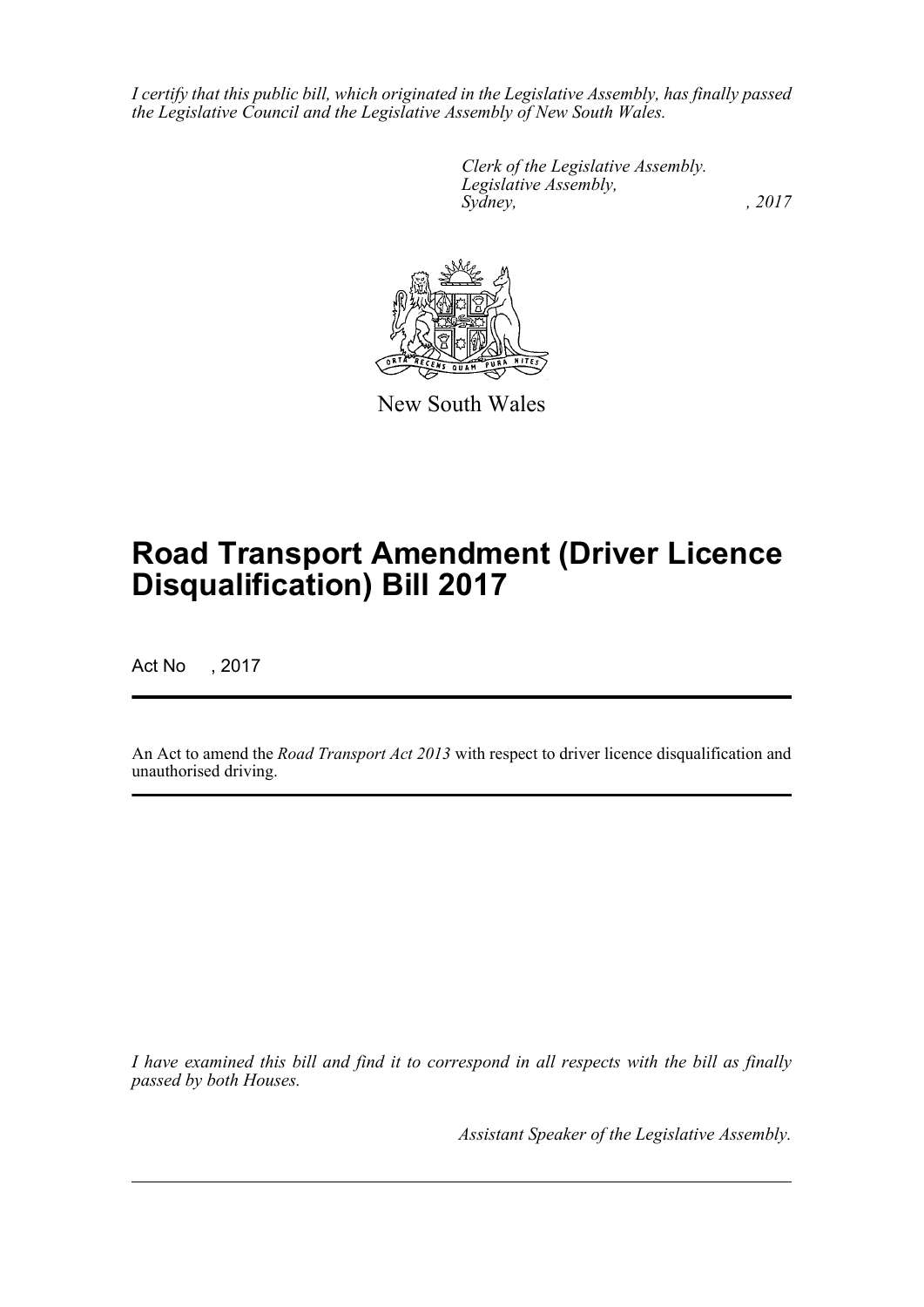# <span id="page-2-0"></span>**The Legislature of New South Wales enacts:**

# **1 Name of Act**

This Act is the *Road Transport Amendment (Driver Licence Disqualification) Act 2017*.

# <span id="page-2-1"></span>**2 Commencement**

This Act commences on a day or days to be appointed by proclamation.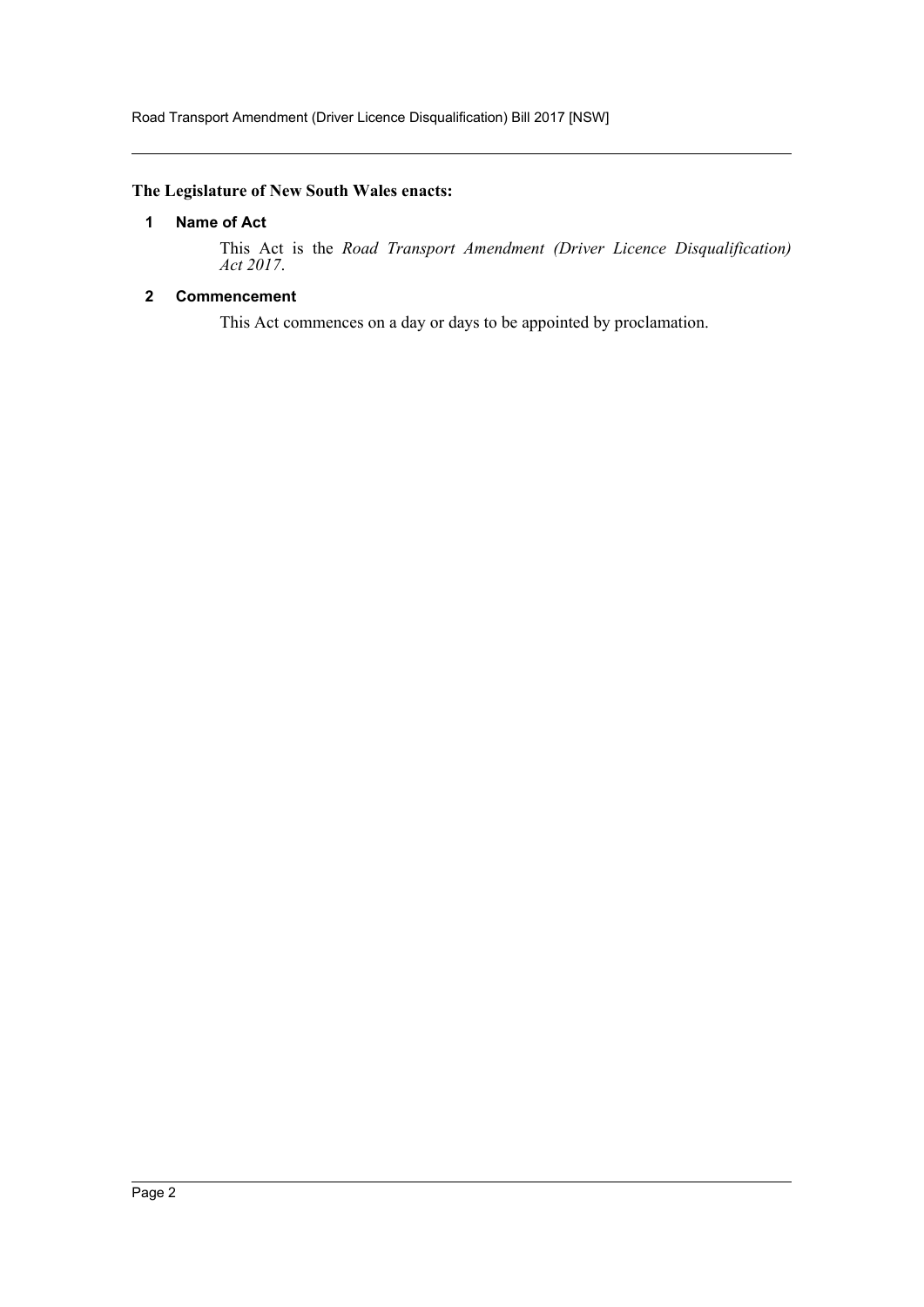# <span id="page-3-0"></span>**Schedule 1 Amendment of Road Transport Act 2013 No 18**

# **[1] Section 53 Driver must be licensed**

Omit "imprisonment for a period of 18 months" from section 53 (3).

Insert instead "imprisonment for 6 months".

# **[2] Section 53 (4)**

Omit the subsection.

#### **[3] Section 54 Driving or making licence applications while disqualified or licence suspended or cancelled**

Omit "imprisonment for 18 months" and "imprisonment for 2 years" from the maximum penalty in section 54 (1), (3) and (4) wherever occurring.

Insert instead "imprisonment for 6 months" and "imprisonment for 12 months", respectively.

# **[4] Section 54 (5)**

Omit the maximum penalty at the end of the subsection. Insert instead:

Maximum penalty: 30 penalty units (in the case of a first offence) or 50 penalty units or imprisonment for 6 months or both (in the case of a second or subsequent offence).

# **[5] Section 54 (8)–(10)**

Omit the subsections.

# **[6] Section 116 Conduct associated with road and drag racing and other activities**

Omit section 116 (7). Insert instead:

- (7) If a person is convicted by a court of an offence against subsection  $(2)$  (a), (b), (c) or (d) in relation to a motor vehicle:
	- (a) except as provided by paragraph (b)—the person is disqualified from holding a driver licence by the conviction and without any specific order of a court for 12 months, or
	- (b) if the court at the time of the conviction thinks fit to order a shorter or a longer period of disqualification—the person is disqualified from holding a driver licence for the period specified in the order.

# **[7] Section 204 Court may disqualify driver on conviction**

Omit "Subject to any mandatory disqualification provision and Division 2, a court" from section 204 (1).

Insert instead "A court".

# **[8] Section 204 (3A)**

Insert after section 204 (3):

- (3A) This section is subject to Division 2 and to any provision of this Act:
	- (a) that provides for a minimum period of disqualification of a person from holding a driver licence when a court orders a disqualification on the conviction of the person for an offence, or
	- (b) that provides for a mandatory period of disqualification on the conviction of a person for an offence.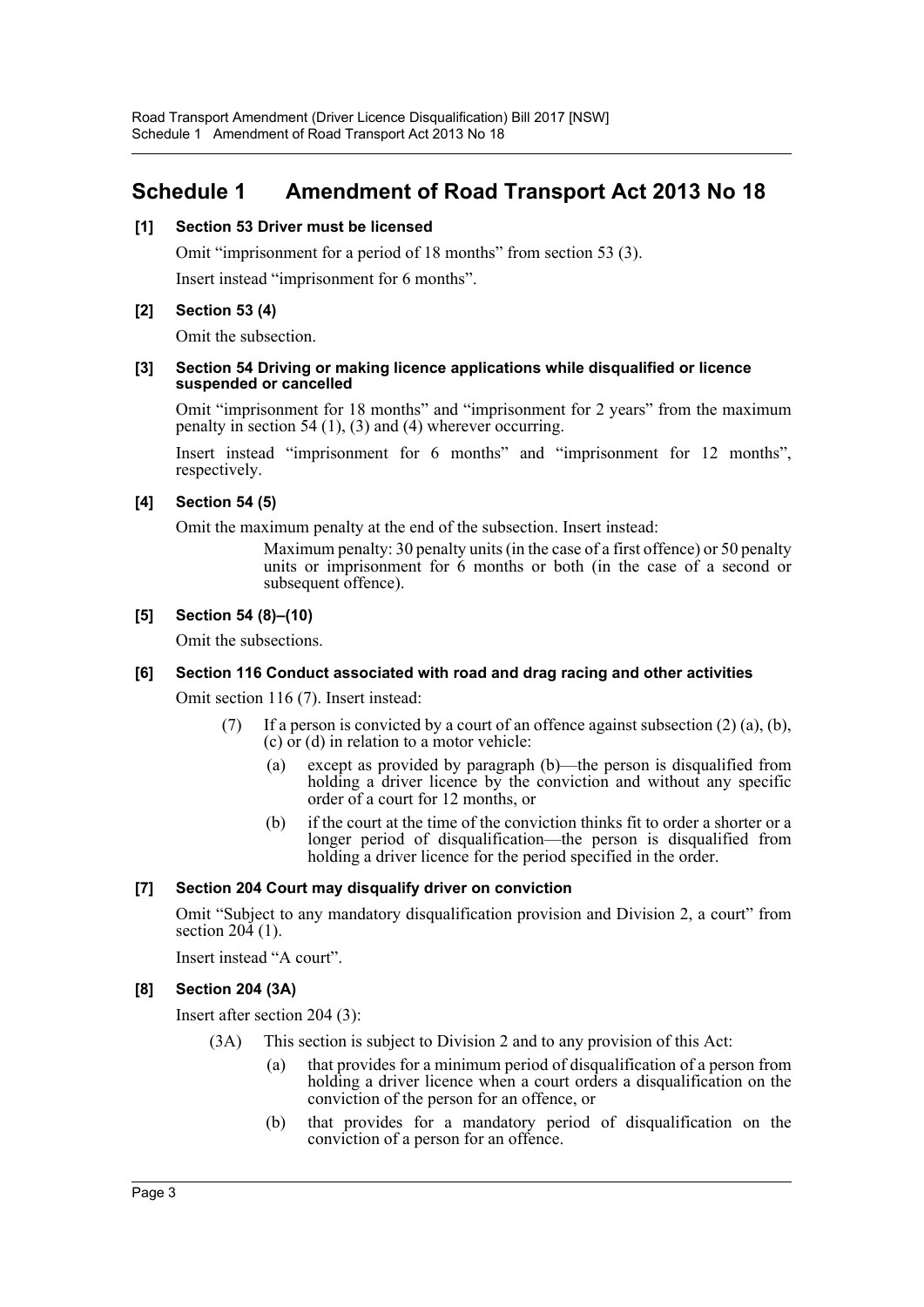# **[9] Section 204 (6), definition of "mandatory disqualification provision"**

Omit the definition.

# **[10] Section 205A**

Insert after section 205:

# **205A Disqualification for certain unauthorised driving offences**

- (1) A person who is convicted of an offence against this Act specified in the Table to this section:
	- (a) is automatically disqualified from holding a driver licence for the default period of disqualification specified in the Table in respect of that offence, or
	- (b) if the court that convicts the person thinks fit to order a shorter or longer period of disqualification (but not shorter than the minimum period of disqualification specified in the Table in respect of that offence)—is disqualified from holding a driver licence for the period specified in the order.
- (2) Any disqualification under this section is in addition to any penalty imposed for the offence.

|   | Offence                                                                                                                            | Default period of<br>disqualification | <b>Minimum period</b><br>of disqualification |
|---|------------------------------------------------------------------------------------------------------------------------------------|---------------------------------------|----------------------------------------------|
| 1 | Section 53 $(3)$ —second or<br>subsequent offence (Driver never<br>licensed)                                                       | 12 months                             | 3 months                                     |
| 2 | Section 54 (1), (3) or (4)—first<br>offence (Driving while<br>disqualified, suspended or after<br>licence refusal or cancellation) | 6 months                              | 3 months                                     |
| 3 | Section 54 (1), (3) or (4)—<br>second or subsequent offence                                                                        | 12 months                             | 6 months                                     |
| 4 | Section 54 $(5)$ —first offence<br>(Driving after licence suspended<br>or cancelled for non-payment of<br>fine)                    | 3 months                              | 1 month                                      |
| 5 | Section 54 $(5)$ —second or<br>subsequent offence                                                                                  | 12 months                             | 3 months                                     |

**Table**

# **[11] Section 206B**

Insert after section 206A:

# **206B Effect of immediate or other licence suspension on period of disqualification**

- (1) This section applies where a driver licence has been suspended under section 224 or under any other provision of this Act or the statutory rules for an alleged offence.
- (2) A court that determines a charge for the offence (or for a related offence) is required to take into account the period of suspension when deciding on any period of disqualification from holding or obtaining a driver licence on conviction for the offence (or for the related offence).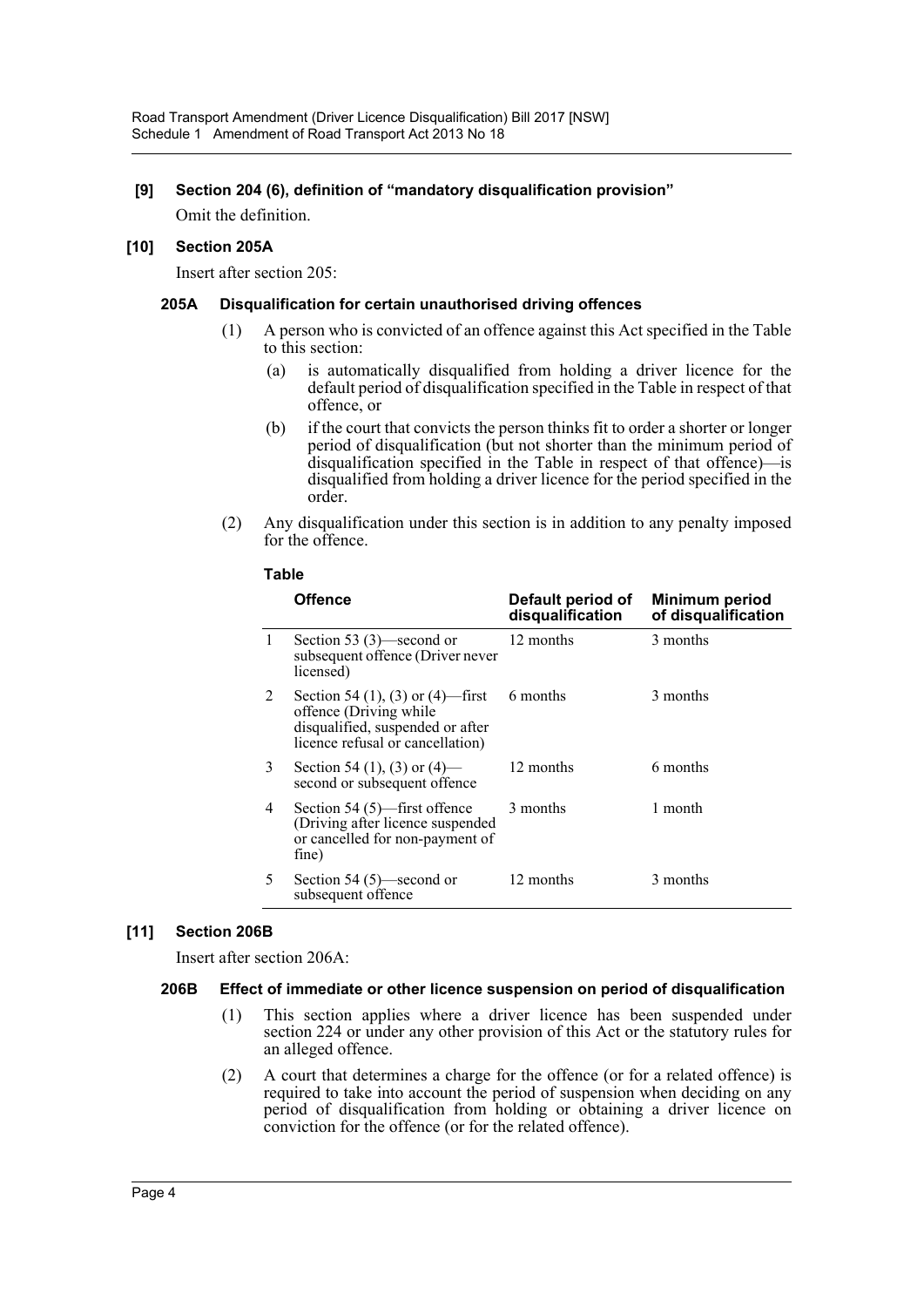- (3) An offence is related to another offence if it relates to the same act or omission that gave rise to the other offence.
- (4) The period of suspension satisfies all or the relevant part of any minimum period of disqualification that is or is required to be imposed under this Act on conviction for the offence (or for the related offence). Accordingly, the total of the period of suspension and of the period of disqualification is not to be less than that minimum period of disqualification.
- (5) The court may order that the period of disqualification ends on a day specified by the court.

# **[12] Section 207A**

Insert after section 207:

# **207A Commencement of disqualification**

- (1) The disqualification of a person from holding a driver licence as a consequence of being convicted of an offence by a court begins on the day that the court convicts the person unless the court orders that the disqualification begin on a later day specified by the court.
- (2) This section is subject to section 206A.

# **[13] Section 208 Application of Division**

Omit section 208 (2).

- **[14] Part 7.4, Division 3 Habitual traffic offenders** Omit the Division.
- **[15] Part 7.4, Division 3A**

Insert before Division 4 of Part 7.4:

# **Division 3A Removal of licence disqualifications**

# **221A Definitions**

In this Division:

*disqualified person* means a person who is subject to a licence disqualification.

# *driving offence* means:

- (a) a major offence, or
- (b) an offence against the road transport legislation that relates to the driving of a motor vehicle (other than a parking offence).

*licence disqualification* means a disqualification (imposed before or after the commencement of this Division) from holding or obtaining a driver licence that is imposed by a court or by the operation of this Act, and includes any consecutive or concurrent licence disqualification and any period of disqualification which does not commence until other disqualifications or other periods of licence cancellations or suspensions are completed.

# *pending proceedings for a driving offence* means:

(a) court proceedings for an alleged driving offence that have not been finally determined, or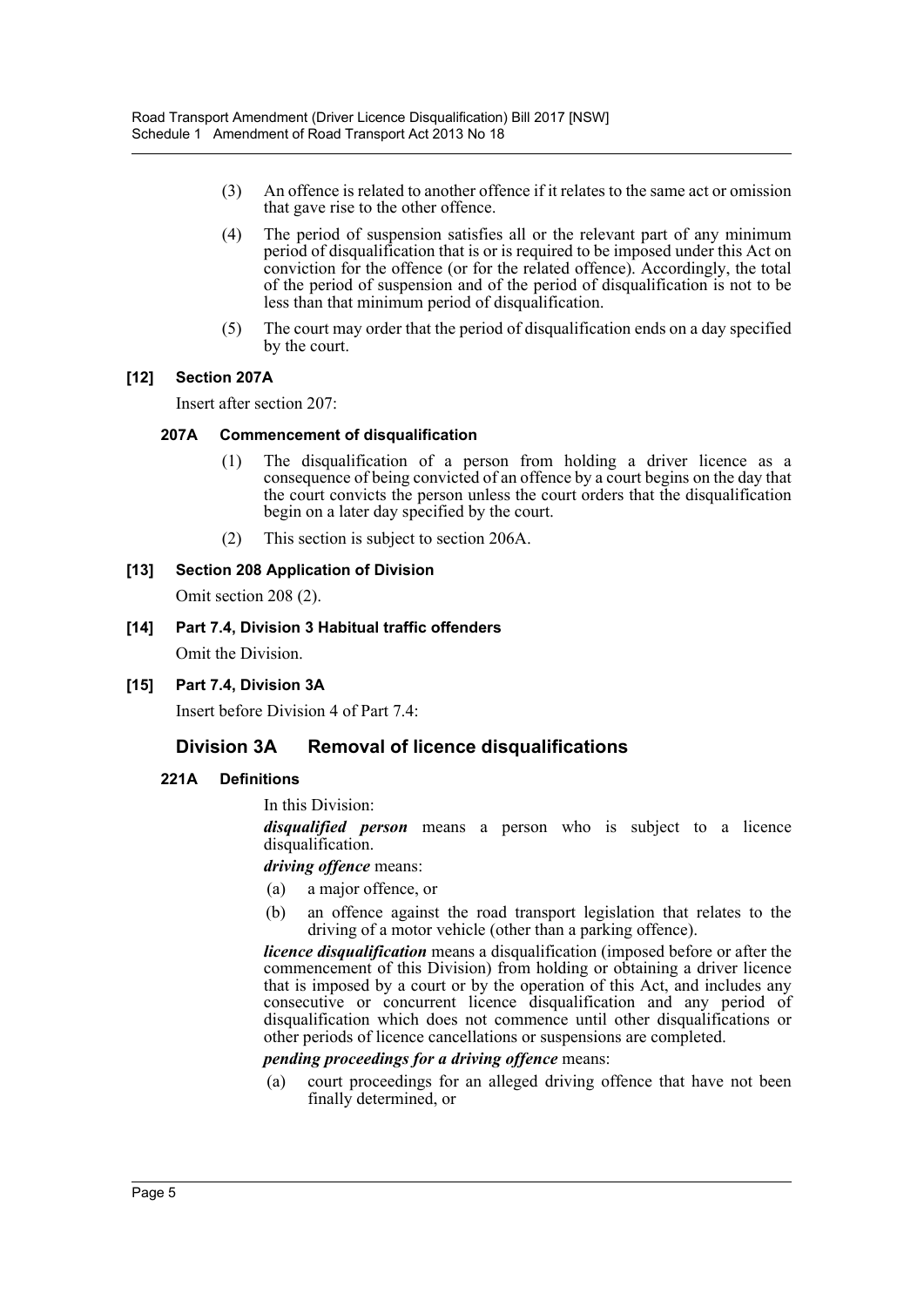- (b) a penalty notice issued for an alleged driving offence if:
	- (i) the amount payable under the penalty notice has not been paid (in part or in full), and
	- (ii) an election has not been made to have the matter determined by a court, and
	- (iii) a penalty notice enforcement order under Part 3 of the *Fines Act 1996* has not been issued in respect of the penalty notice, and
	- (iv) a formal decision has not been made to withdraw or cease enforcement action on the penalty notice.

*relevant offence-free period*, in relation to a disqualified person who has applied under this Division for the removal of his or her licence disqualifications, means:

- (a) 4 years, if any of those licence disqualifications was imposed because the person was convicted of:
	- (i) a major offence, or
	- (ii) an offence of exceeding a speed limit prescribed under this Act by more than 30 kilometres per hour, or
	- (iii) an offence against section 115 (1), 116 (2) or 117 (2), or
	- (iv) any other offence prescribed by the statutory rules, or
- (b) 2 years, if all those licence disqualifications were imposed by this Act because the person was declared (or taken to have been declared) an habitual traffic offender under Division 3 (as in force immediately before its repeal), or
- (c) 2 years, in any other case.

*road transport legislation* includes the *Heavy Vehicle National Law (NSW)*, but does not include:

- (a) the *Motor Vehicles Taxation Act 1988* or the regulations made under that Act, or
- (b) Schedule 2 or statutory rules made for the purposes of that Schedule.

#### **221B Local Court may remove licence disqualifications after relevant offence-free period**

- (1) The Local Court may, by order on application made in accordance with this Division, remove all licence disqualifications to which a disqualified person is then subject if:
	- (a) the disqualified person has not been convicted of any driving offence for conduct during the relevant offence-free period before the removal of the licence disqualifications, and
	- the Local Court considers that it is appropriate to do so.

**Note.** See section 221D for persons who are not eligible to apply for the removal of licence disqualifications because of convictions at any previous time for certain serious offences.

- (2) The Local Court must take into account the following in determining whether it is appropriate to remove the licence disqualifications:
	- (a) the safety of the public,
	- (b) the applicant's driving record (including the record before the relevant offence-free period and the record for driving offences and other offences under the road transport legislation and for pending proceedings for alleged driving offences),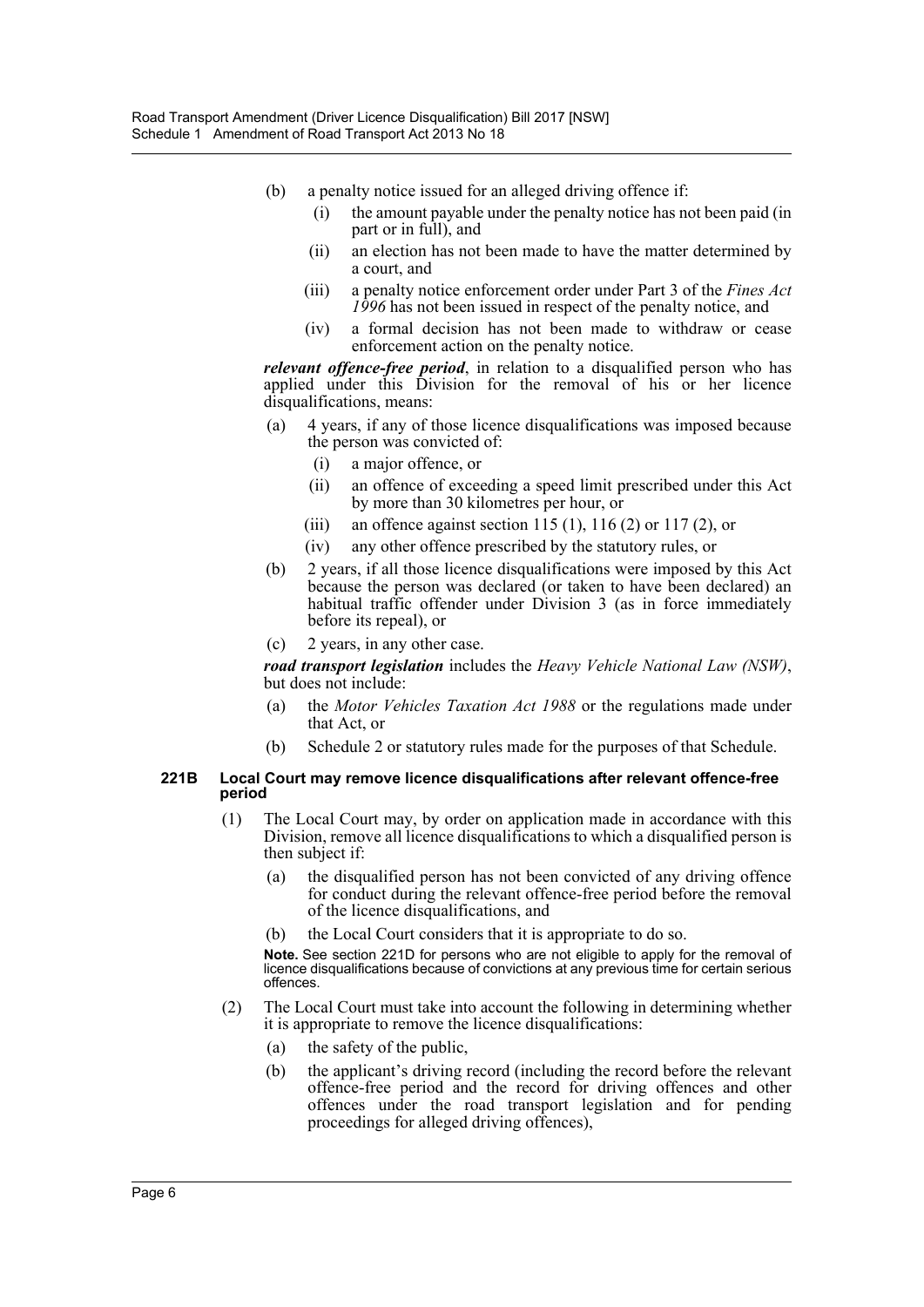- (c) whether the applicant drove or was in a position to drive a vehicle during the relevant offence-free period,
- (d) any relevant conduct of the applicant subsequent to the licence disqualifications,
- (e) the nature of the offence or offences giving rise to the licence disqualifications,
- (f) any other relevant circumstances (including, without limitation, the impact of the licence disqualifications on the applicant's capacity to carry out family or carer responsibilities or on the applicant's capacity to travel for the purposes of employment, business, education or training, the applicant's health and finances and the availability of alternative forms of transport),
- (g) any other matter prescribed by the statutory rules.
- (3) The Local Court must be satisfied that the information provided to the Local Court relating to the applicant's driving record is as current as practicable and have regard to the relevant offence-free period that ends with the date of the latest report of the information provided to the Local Court.
- (4) Licence disqualifications that are removed by order of the Local Court cease to have effect (despite anything to the contrary in this Act) on the date the order is made or on such later date as is specified by the Local Court.
- (5) When it removes licence disqualifications, the Local Court is to explain the effect of the order to the applicant and, in particular, that the applicant will require a new driver licence before driving a motor vehicle.
- (6) The relevant registrar of the Local Court is required to notify the Authority and the Commissioner of Police of the determination of an application under this Division.
- (7) The Local Court may adjourn proceedings on an application under this Division so that the applicant may participate in a driver education course or other program the Local Court considers appropriate or for any other reason the Local Court considers appropriate.
- (8) An appeal may not be made under the *Crimes (Appeal and Review) Act 2001* against a decision of the Local Court under this Division.
- (9) A person who applied to the Local Court for the removal of licence disqualifications under this Division may apply to the Court for the annulment of the dismissal of the application by the Court, but only if the person was not in attendance before the Court when the application was dismissed.
- (10) The Local Court may grant an application for an annulment if it is satisfied that, having regard to the circumstances of the case, there is just cause for doing so. If an application for annulment is granted:
	- (a) the Court may deal with the application for the removal of the licence disqualifications as if the application had not been dismissed, and
	- (b) section 221C (4) does not apply to a decision to reject an application for the removal of licence disqualifications that is so annulled.
- (11) Nothing in this Division limits any power that a court has apart from this Division to annul, quash, set aside or vary a licence disqualification.

# **221C Application for removal of licence disqualifications**

(1) This section applies to an application to the Local Court for the removal of licence disqualifications under this Division.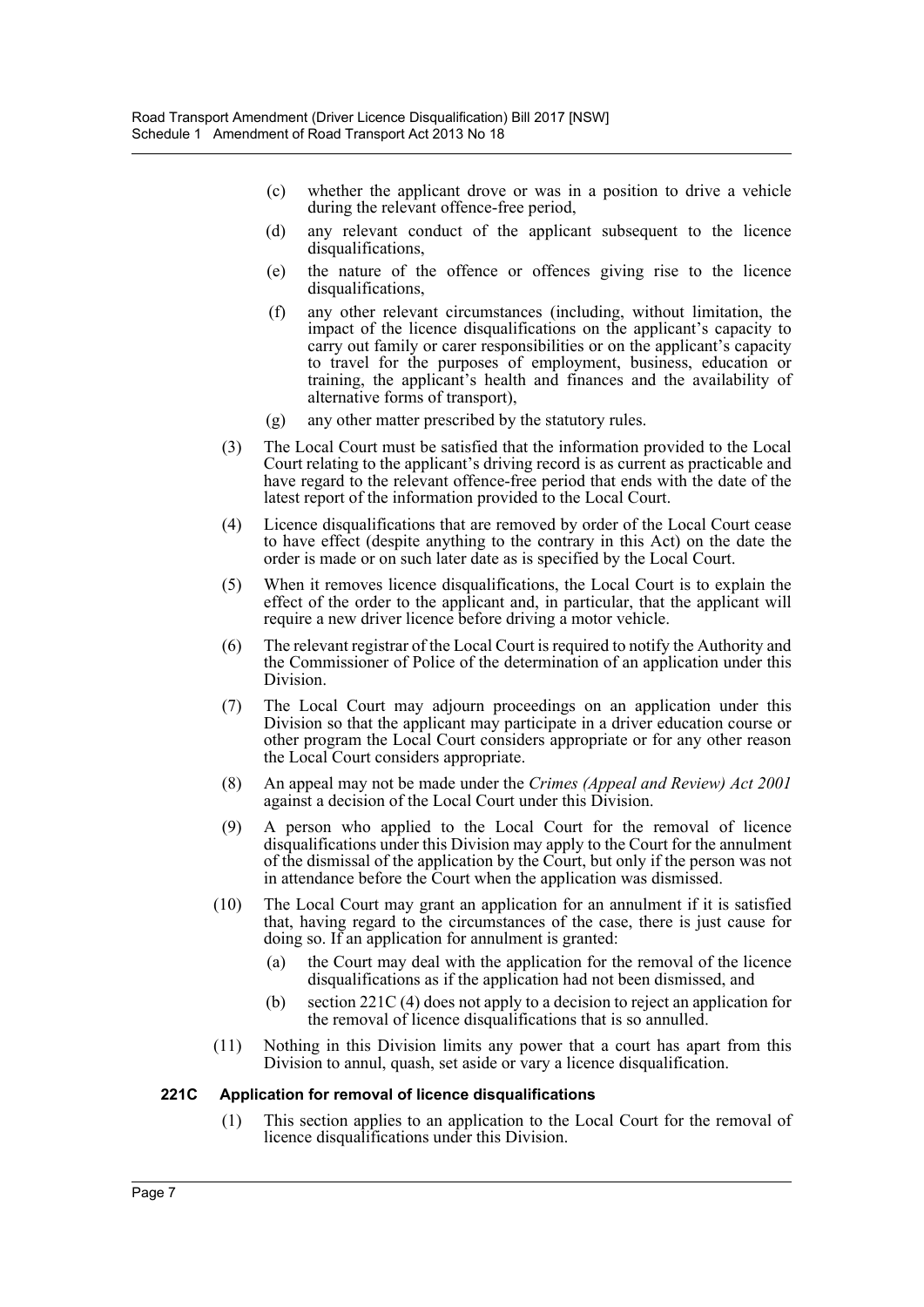- (2) An application:
	- (a) is to include any relevant matter that the applicant requests the Local Court to take into account in determining the application, and
	- (b) is to be accompanied by an up-to-date statement of the applicant's driving record issued by the Authority, and
	- (c) is to contain particulars of any pending proceedings against the applicant for an alleged driving offence.
- (3) In order to ensure the accuracy and currency of the information available to determine an application, the Local Court may require reports to be provided to the Court in relation to the applicant or require earlier reports to be updated, including:
	- (a) police reports with respect to the criminal record of the applicant, and
	- (b) reports from Roads and Maritime Services with respect to the driving record of the applicant, and
	- (c) reports from the Commissioner of Fines Administration with respect to any penalty notices that are pending proceedings against the applicant for alleged driving offences.
- (4) An application for the removal of licence disqualifications under this Division cannot be made within 12 months after the Local Court has rejected an earlier application for the removal of any of those licence disqualifications.

#### **221D Disqualified persons not eligible to apply for removal of licence disqualification**

- (1) A disqualified person is not eligible to make an application to the Local Court for the removal of licence disqualifications under this Division if the disqualified person has at any time been convicted of any of the following offences (whether or not a licence disqualification was imposed in connection with the offence):
	- (a) the offence of murder or manslaughter caused by the use of a motor vehicle,
	- (b) an offence against the *Crimes Act 1900* which comprises or includes causing death, grievous bodily harm or wounding by the use of a motor vehicle,
	- (c) an offence against section 51A (Predatory driving) or 51B (Police pursuits) of the *Crimes Act 1900*,
	- (d) an offence against section 117 (1) (Negligent driving) which causes death or grievous bodily harm,
	- (e) an offence against section 118 (1) (Intentional menacing driving),
	- (f) an offence against section 52AB (Offence of failing to stop and assist after vehicle impact causing death or grievous bodily harm) of the *Crimes Act 1900* or an offence against section 146 of this Act that relates to an impact causing death or grievous bodily harm arising from the driving of a motor vehicle.
- (2) A disqualified person is not eligible to make an application to the Local Court for the removal of a licence disqualification under this Division if it is the disqualification of a person from holding a driver licence (other than a learner licence or interlock driver licence) imposed under section 211 (1) (b) or 214 (2).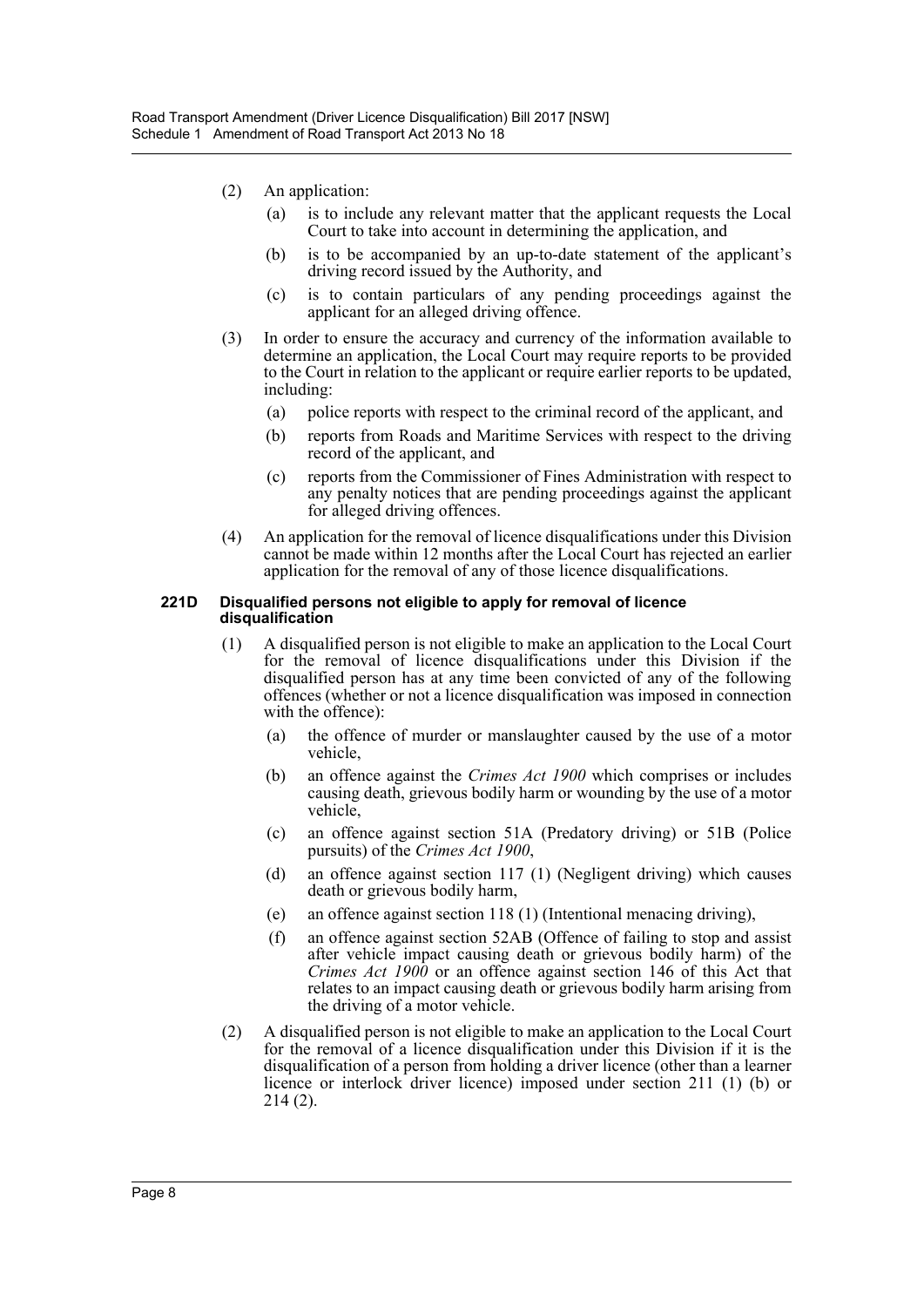(3) A disqualified person is also not eligible to make an application to the Local Court for the removal of a licence disqualification under this Division if the person has committed a driving offence during the relevant offence-free period before the making of the application that would preclude the making of an order to remove those licence disqualifications.

#### **221E Rehearing of order removing licence disqualifications—undisclosed offences during relevant offence-free period**

- (1) This section applies where:
	- (a) the Local Court makes an order under this Division removing licence disqualifications, and
	- (b) the Authority, after being notified of the order, has reason to believe the applicant has committed a driving offence during the relevant offence-free period ending at the time the order was made that would preclude the making of the order, and
	- (c) the Authority notifies the relevant registrar of the Local Court of the alleged offence.
- (2) The relevant registrar, by notice to the applicant for the order, is to advise the applicant that the matter is to be reheard and set the matter down for rehearing by the Local Court.
- (3) On the rehearing, the Local Court may set aside the order and re-determine the application for the order.
- (4) The Authority is to defer any application for the issue of a driver licence to the applicant for the order until the matter is reheard.

# **[16] Section 225 Effect of immediate licence suspension notice**

Omit section 225 (3).

# **[17] Section 225 (4)**

Insert at the end of section 225:

(4) An immediate licence suspension notice has effect even if the driver licence concerned has already been suspended.

# **[18] Section 238 When additional sanctions may be imposed**

Insert at the end of section 238 (e):

- , or
- (f) is being operated on a road by an offending operator who is disqualified from holding or obtaining a driver licence so as to commit an offence (not being a camera recorded offence) of driving a vehicle at a speed more than 30 kilometres per hour over the designated speed limit applying to the driver for the length of road at the time the offence is committed, or
- (g) is being operated on a road by an offending operator:
	- (i) who is disqualified from holding or obtaining a driver licence, or
	- (ii) who has never been licensed,

and who has been convicted of an offence against section 53 (3) or 54 (1) on 2 or more previous occasions within the past 5-year period.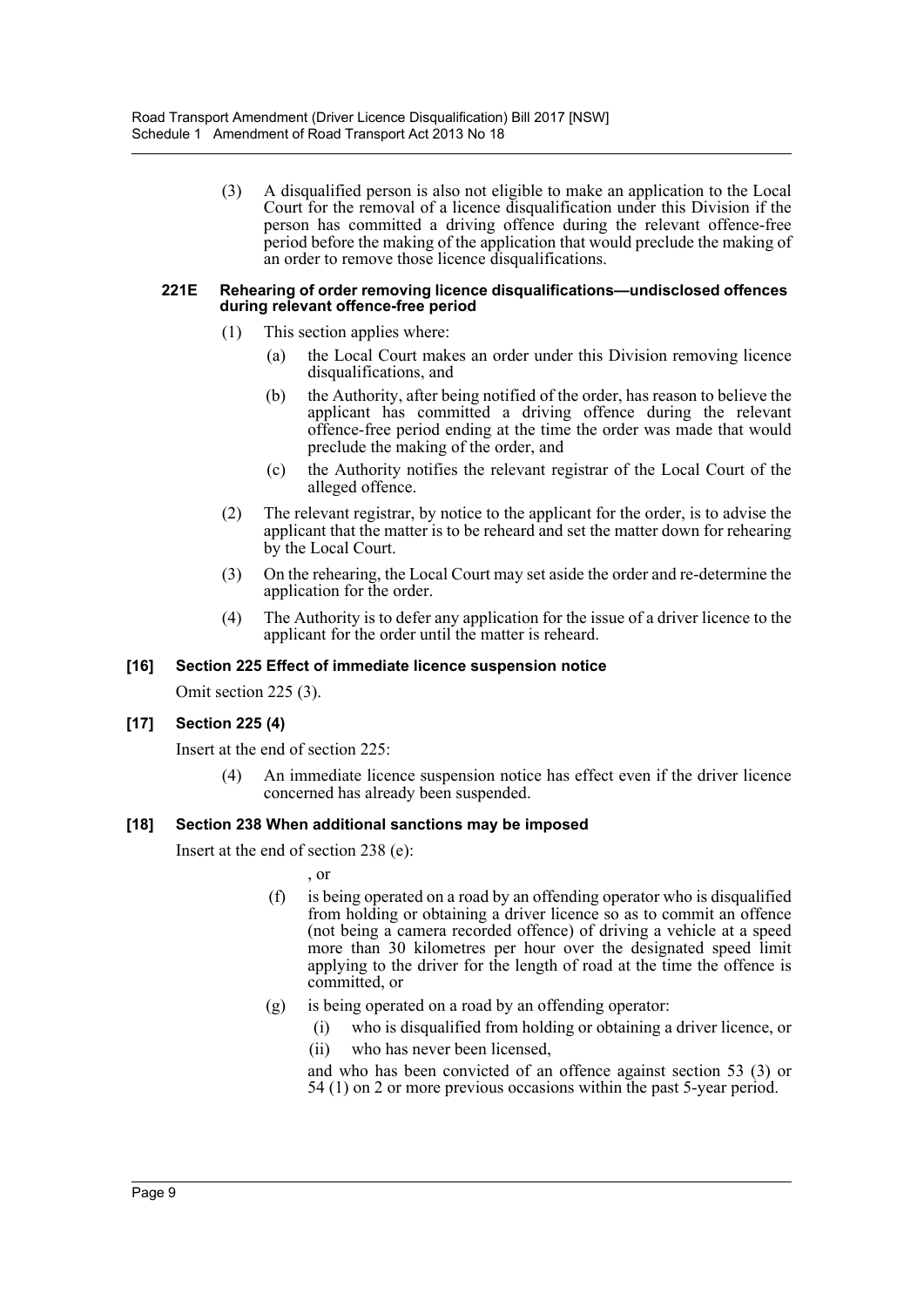# **[19] Section 239 Sanctions that may be imposed**

Insert after section 239 (3):

(4) A reference in subsection (3) to 3 months is to be construed as a reference to 6 months if the offending operator is disqualified from holding or obtaining a driver licence and the sanction was imposed in respect of a sanctionable offence committed by the offending operator.

#### **[20] Section 248 Retention of motor vehicle impounded or number-plates confiscated under this Part**

Omit section 248 (1) and (2). Insert instead:

- (1) The Commissioner of Police is to retain a motor vehicle impounded under section 242 (unless it is sooner released under this Part or in accordance with the statutory rules):
	- (a) for a period of 3 months after it was impounded, except as provided by paragraph (b), or
	- (b) for a period of 6 months after it was impounded if the offending operator is disqualified from holding or obtaining a driver licence and the sanction was imposed in respect of a sanctionable offence committed by the offending operator.
- (2) The Authority is to retain number-plates confiscated under section 239 (unless they are sooner released under this Part or in accordance with the statutory rules):
	- (a) for a period of 3 months after they were confiscated, except as provided by paragraph (b), or
	- (b) for a period of 6 months after they were confiscated if the offending operator is disqualified from holding or obtaining a driver licence and the sanction was imposed in respect of a sanctionable offence committed by the offending operator.

# **[21] Schedule 4 Savings, transitional and other provisions**

Insert at the end of the Schedule, with appropriate Part and clause numbering:

# **Part Provisions consequent on enactment of the Road Transport Amendment (Driver Licence Disqualification) Act 2017**

# **Definition**

# In this Part:

*amending Act* means the *Road Transport Amendment (Driver Licence Disqualification) Act 2017*.

# **References to first, second or subsequent offences**

A reference in a provision inserted or amended by the amending Act to a first, second or subsequent offence includes a reference to a first, second or subsequent offence committed before the commencement of the amending Act.